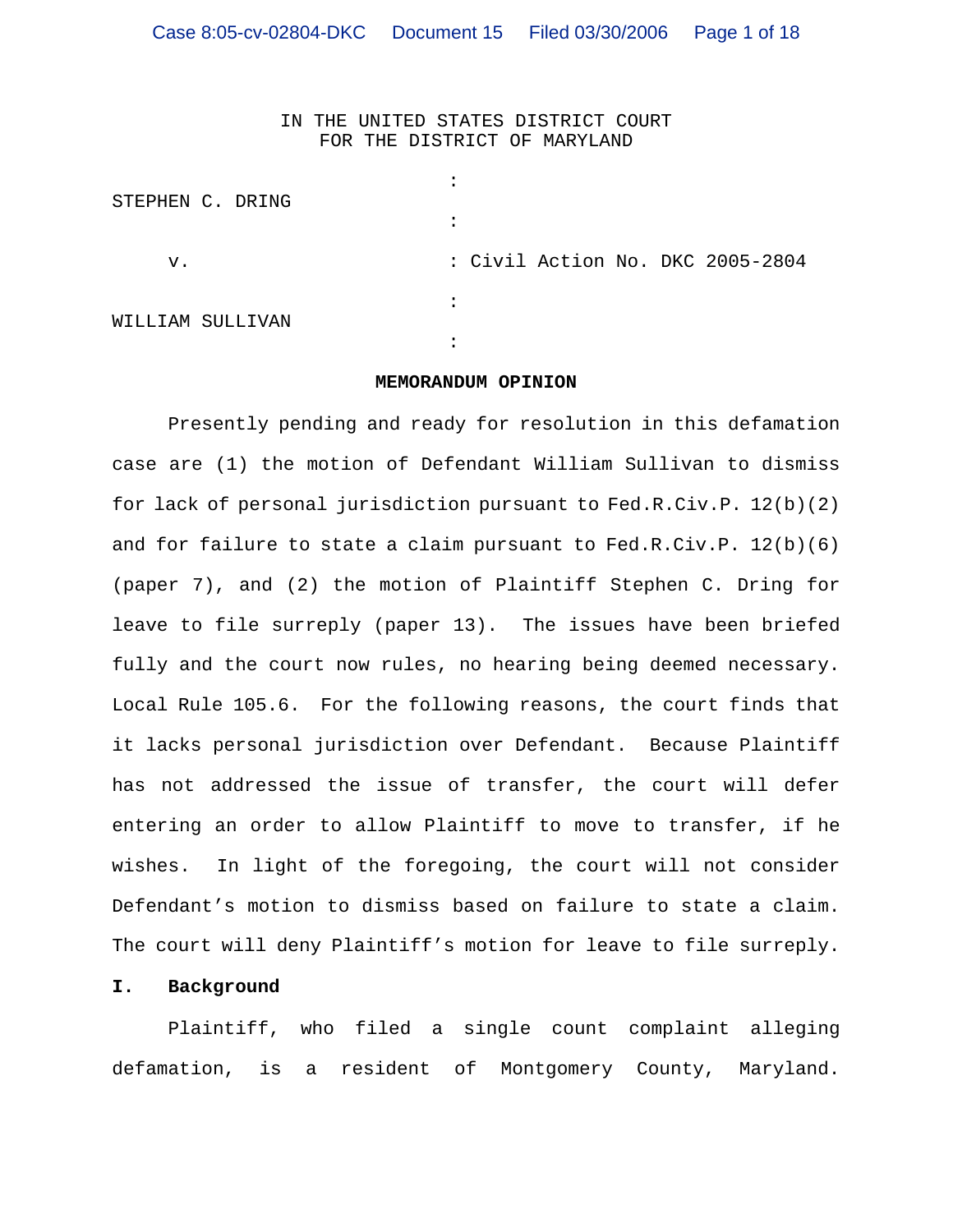Defendant is a resident of New Jersey. $<sup>1</sup>$  Both Plaintiff and</sup> Defendant are certified International Referees for tae kwon do events, and both are involved in national and international tae kwon do competitions. Plaintiff alleges the following. On or about August 30, 2005, Defendant circulated an e-mail attacking Plaintiff and another International Referee ("IR"), Chuong Pham, through an Internet listserv for Taekwondo Referees United for Excellence ("TRUE"). $^{2}$  The e-mail discusses an upcoming election to the Board of Governors ("Board") for USA Taekowndo ("USAT"). In the e-mail, Defendant urges support for the candidacy of John Holloway, and accuses two other candidates, Plaintiff and Mr. Pham, of being corrupt and unethical. All three of the candidates are from Maryland.

More specifically, Plaintiff alleges that the e-mail accuses Plaintiff of lying, cheating, and participating in bribery "and other corrupt and unethical practices in connection with his activities in the sport of Tae Kwon Do as a referee and otherwise." (Paper 1, ¶ 12.) For instance, Defendant alleges that Plaintiff used bribery to obtain his position as Executive Director of the

<sup>&</sup>lt;sup>1</sup> Plaintiff's complaint does not state the basis for federal court jurisdiction, although the Civil Cover Sheet recites diversity of citizenship as the basis for federal jurisdiction.

<sup>2</sup> Plaintiff also asserts that Defendant's e-mail was posted to two Web sites that are visited by those involved or interested in tae kwon do competition and the governance thereof. Plaintiff does not allege facts indicating that Defendant had any role in posting the alleged defamation on these two Web sites.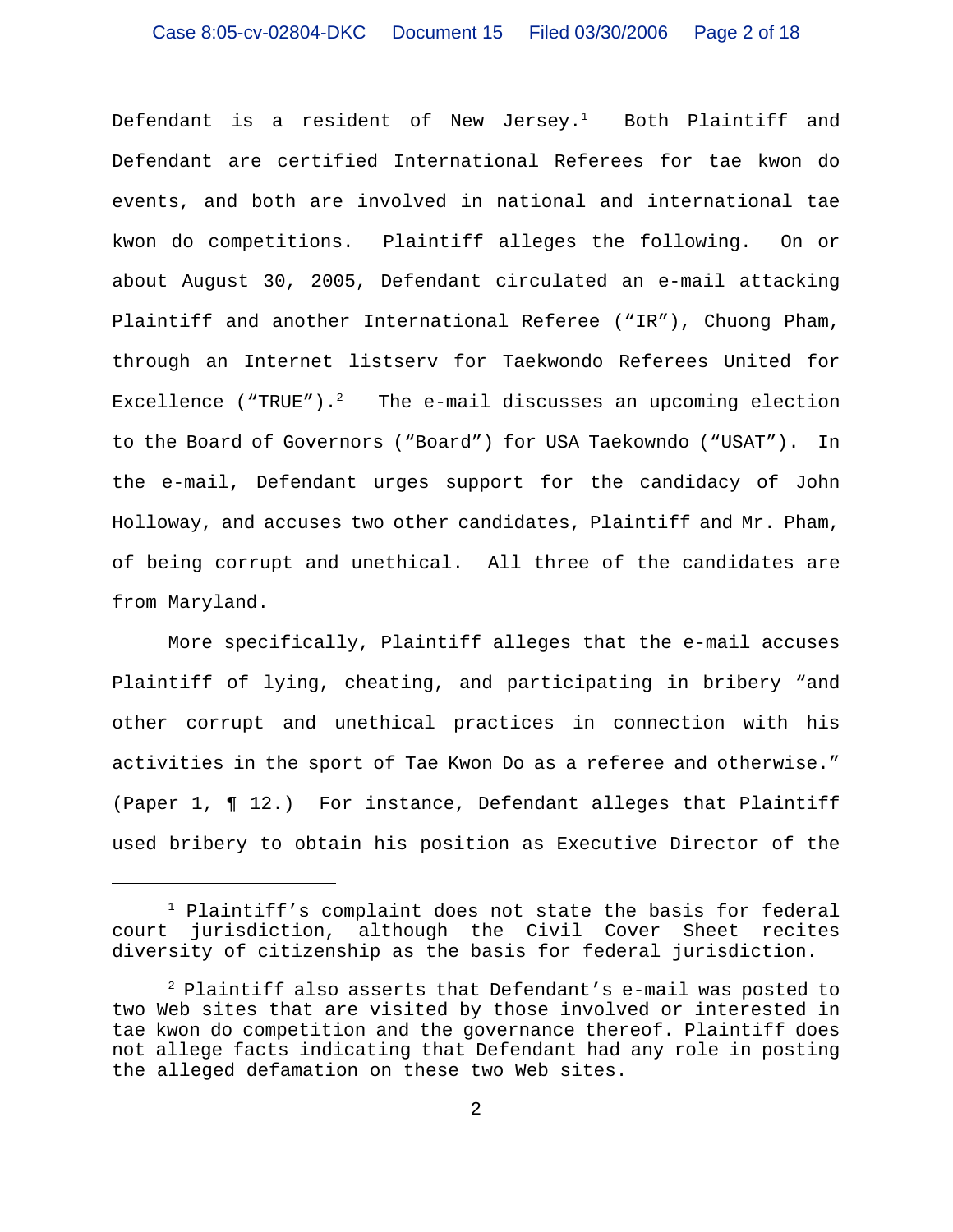## Case 8:05-cv-02804-DKC Document 15 Filed 03/30/2006 Page 3 of 18

Pan American Taekwondo Union ("PATU"), and accuses Plaintiff of being in a "pay-to-play scam in PATU." *Id.* at ¶ 14. Defendant also accused Plaintiff of accumulating fraudulent IR credits.

Plaintiff asserts that the statements are untrue and defamatory; Defendant intended to injure Plaintiff in his professional activities as a tae kwon do referee and official at the national and international level, as well as within the various tae kwon do governing bodies; and that his reputation was injured in Maryland. Plaintiff alleges that Defendant acted with actual malice knowing that the statements were false. As a result of the e-mail, Plaintiff's name was not included on a list of Board candidates. In addition, Plaintiff is concerned that, because of the e-mail, he may not be selected to officiate at the 2008 Beijing Olympic Games.

## **II. Standard of Review**

When a court's power to exercise personal jurisdiction over a nonresident defendant is challenged by a motion under Fed.R.Civ.P. 12(b)(2), "the jurisdictional question is to be resolved by the judge, with the burden on the plaintiff ultimately to prove grounds for jurisdiction by a preponderance of the evidence." *Carefirst of Md., Inc. v. Carefirst Pregnancy Ctrs., Inc.*, 334 F.3d 390, 396 (4th Cir. 2003) (citing *Mylan Labs., Inc. v. Akzo, N.V.*, 2 F.3d 56, 59- 60 ( $4<sup>th</sup>$  Cir. 1993)). If the existence of jurisdiction turns on disputed facts, the court may resolve the challenge after a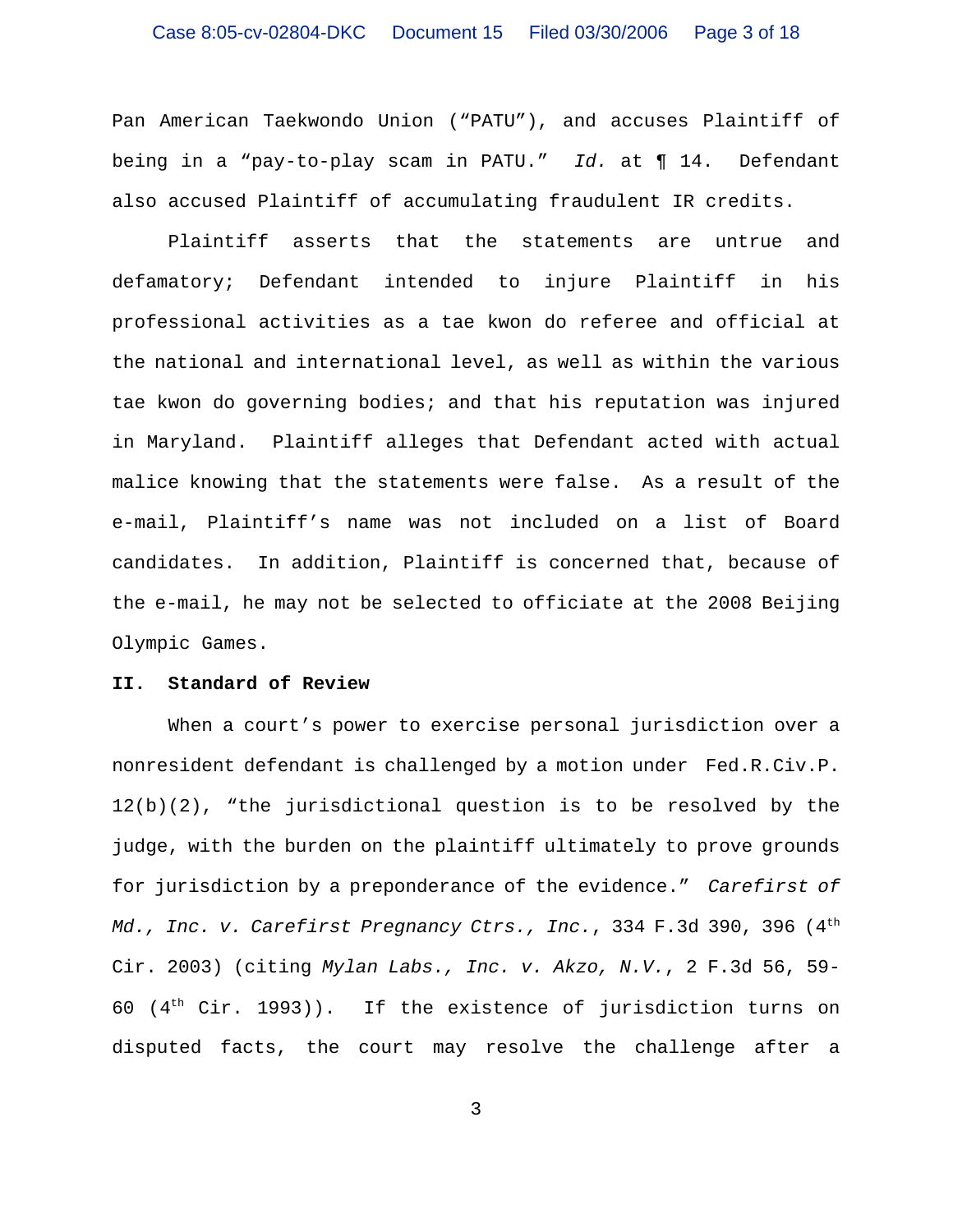separate evidentiary hearing, or may defer ruling pending receipt at trial of evidence relevant to the jurisdictional question. *Combs v. Bakker,* 886 F.2d 673, 676 (4<sup>th</sup> Cir. 1989). If the court chooses to rule without conducting an evidentiary hearing, relying solely on the basis of the complaint, affidavits, and discovery materials, "the plaintiff need only make a *prima facie* showing of personal jurisdiction." *Carefirst*, 334 F.3d at 396; *see also Mylan*, 2 F.3d at 60; *Combs*, 886 F.2d at 676. In determining whether the plaintiff has proven a *prima facie* case of personal jurisdiction, the court "must draw all reasonable inferences arising from the proof, and resolve all factual disputes, in the plaintiff's favor." *Mylan,* 2 F.3d at 60; *Carefirst*, 334 F.3d at 396.

### **III. Analysis**

Defendant has moved to dismiss Plaintiff's complaint on the ground that his contact with Maryland – the August 30, 2005, e-mail message distributed via a listserv – is insufficient to subject him to personal jurisdiction. Plaintiff responds that specific jurisdiction over Defendant is proper because the brunt of the injury Plaintiff suffered was in Maryland, where Plaintiff is involved in tae kwon do activities, and because Defendant purposefully directed his e-mail statement to Maryland.3 Plaintiff

<sup>&</sup>lt;sup>3</sup> Plaintiff does not argue that Defendant has sufficient contacts with Maryland such that this court may exercise general jurisdiction.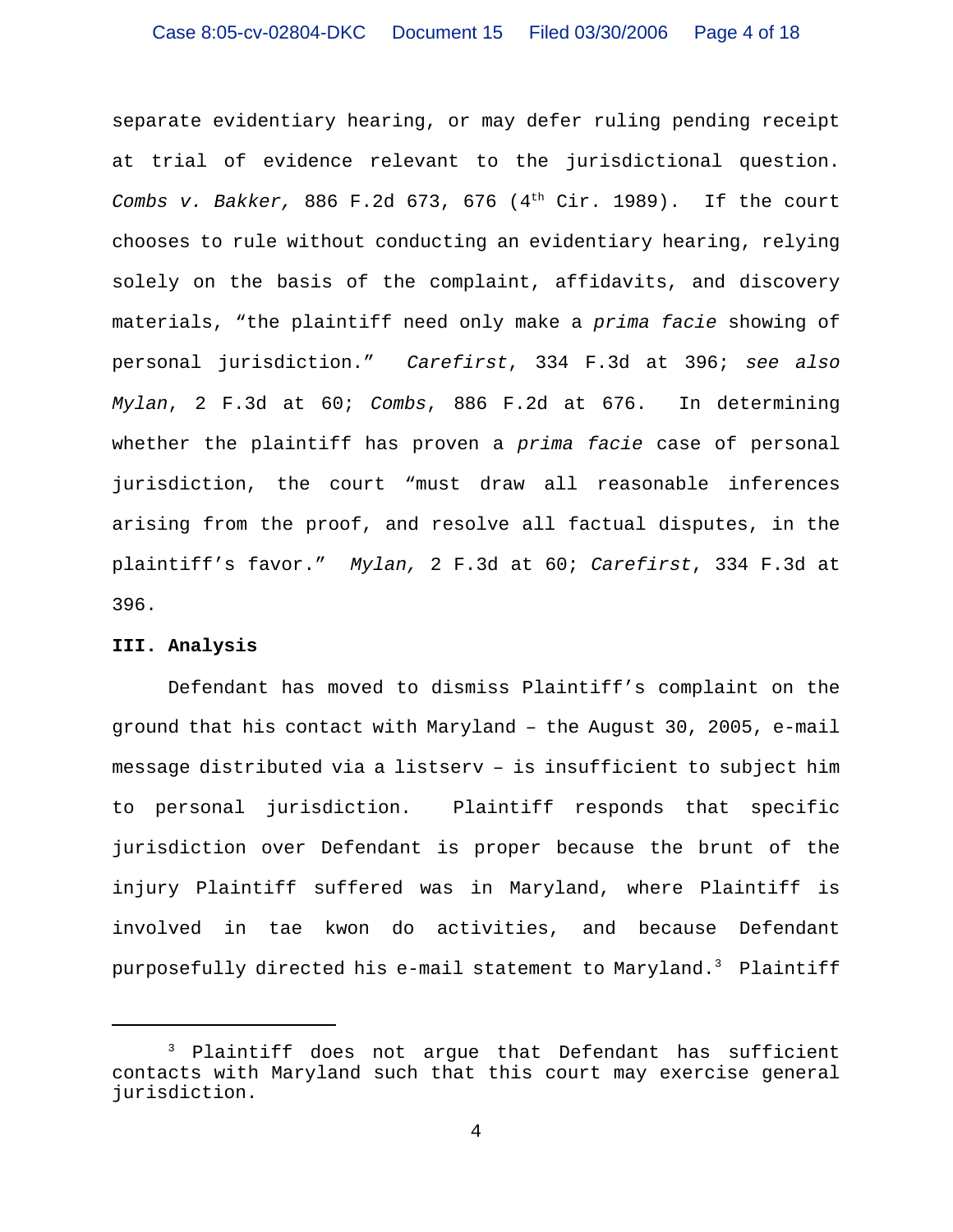does not address whether Defendant's contacts are sufficient to satisfy Maryland's long-arm statute.

The listserv has 69 members and is operated by TRUE.<sup>4</sup> The listserv disseminates e-mails of interest to other referees and members of the tae kwon do community who subscribe. Plaintiff does not state exactly how many subscribers are in Maryland, although Plaintiff alleges that the e-mail reached at least three recipients in Maryland: Plaintiff, Mr. Pham, and Mr. Holloway. The e-mail appears to have reached other members of the Maryland tae kwon do community, including the Maryland State Tae Kwon Do Executive Committee and the Maryland State Vice-Chairman of the Referee Committee, although it is unclear whether they learned of the email as listserv members or from another source.

A federal district court may exercise personal jurisdiction over a nonresident defendant "if (1) an applicable state long-arm statute confers jurisdiction and (2) the assertion of that jurisdiction is consistent with constitutional due process." *Nichols v. G.D. Searle & Co.*, 991 F.2d 1195, 1199 (4th Cir. 1993). Many courts have concluded that Maryland's long-arm statute, Md. Code Ann., Cts. & Jud. Proc. § 6-103, authorizes the exercise of personal jurisdiction to the limits permitted by the Due Process Clause of the Fourteenth Amendment. *See ALS Scan, Inc. v. Digital*

 $4$  TRUE also operates a Web site. (Paper 11, ex. 1,  $\P$  11). There are no allegations that any defamatory statements were posted on the Web site.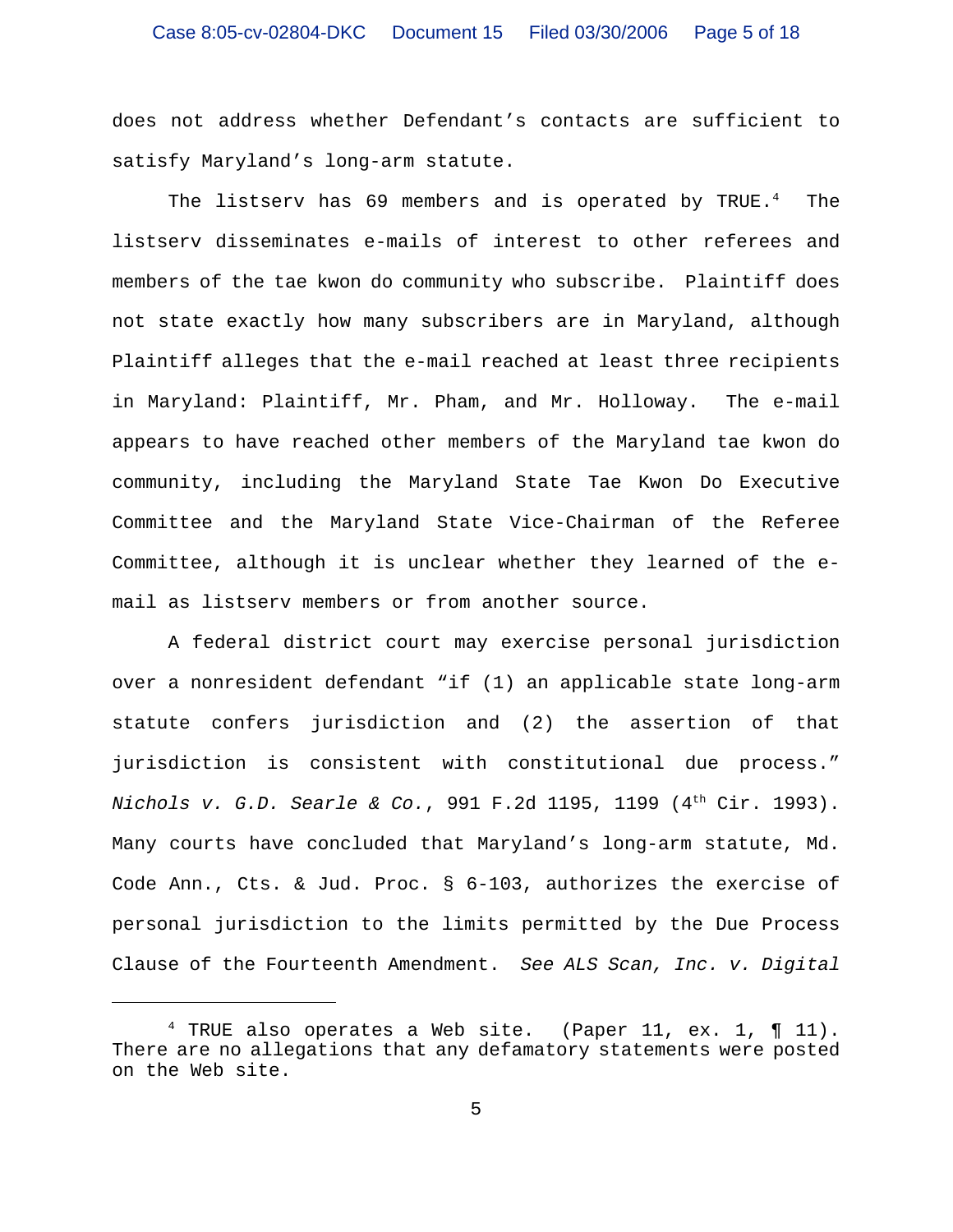*Serv. Consultants, Inc.*, 293 F.3d 707, 710 (4th Cir. 2002), *cert. denied*, 537 U.S. 1105 (2003); *Base Metal Trading, Ltd. v. OJSC "Novokuznetsky Aluminum Factory,"* 283 F.3d 208, 212-13 (4th Cir. 2002).

In applying Maryland's long-arm statute, federal courts often state that "[the] statutory inquiry merges with [the] constitutional inquiry." *Carefirst*, 334 F.3d 390, 396–97 (citing *Stover v. O'Connell Assocs., Inc., 84 F.3d 132, 135 (4<sup>th</sup> Cir. 1996), cert denied*, 519 U.S. 983 (1996)); *see also ALS Scan*, 293 F.3d at 710; *Joseph M. Coleman & Assocs., Ltd. v. Colonial Metals*, 887 F.Supp. 116, 119 n.2 (D.Md. 1995)(stating that the federal courts use the "merged into one" language). The Court of Appeals of Maryland recently included this "merged into one" language in *Beyond Systems, Inc. v. Realtime Gaming Holding Co., LLC*, 388 Md. 1, 2 (2005), in which the court stated: "Because we have consistently held that the reach of the long arm statute is coextensive with the limits of personal jurisdiction delineated under the due process clause of the Federal Constitution, our statutory inquiry merges with our constitutional examination."5

<sup>&</sup>lt;sup>5</sup> Earlier decisions by the Court of Appeals did not state that the statutory inquiry merges with the constitutional examination. Instead, the decisions explained the two steps are "interrelated" or "coextensive." *See Mohamed v. Michael*, 279 Md. 653, 657 (1977)(stating that the court "has consistently indicated that the two considerations are interrelated"); *Geelhoed v. Jensen*, 277 Md. 220, 227 (1976)(stating that terms such as "persistent course of conduct" in Maryland's long-arm statute "are meant to be coextensive with the requirements of due process").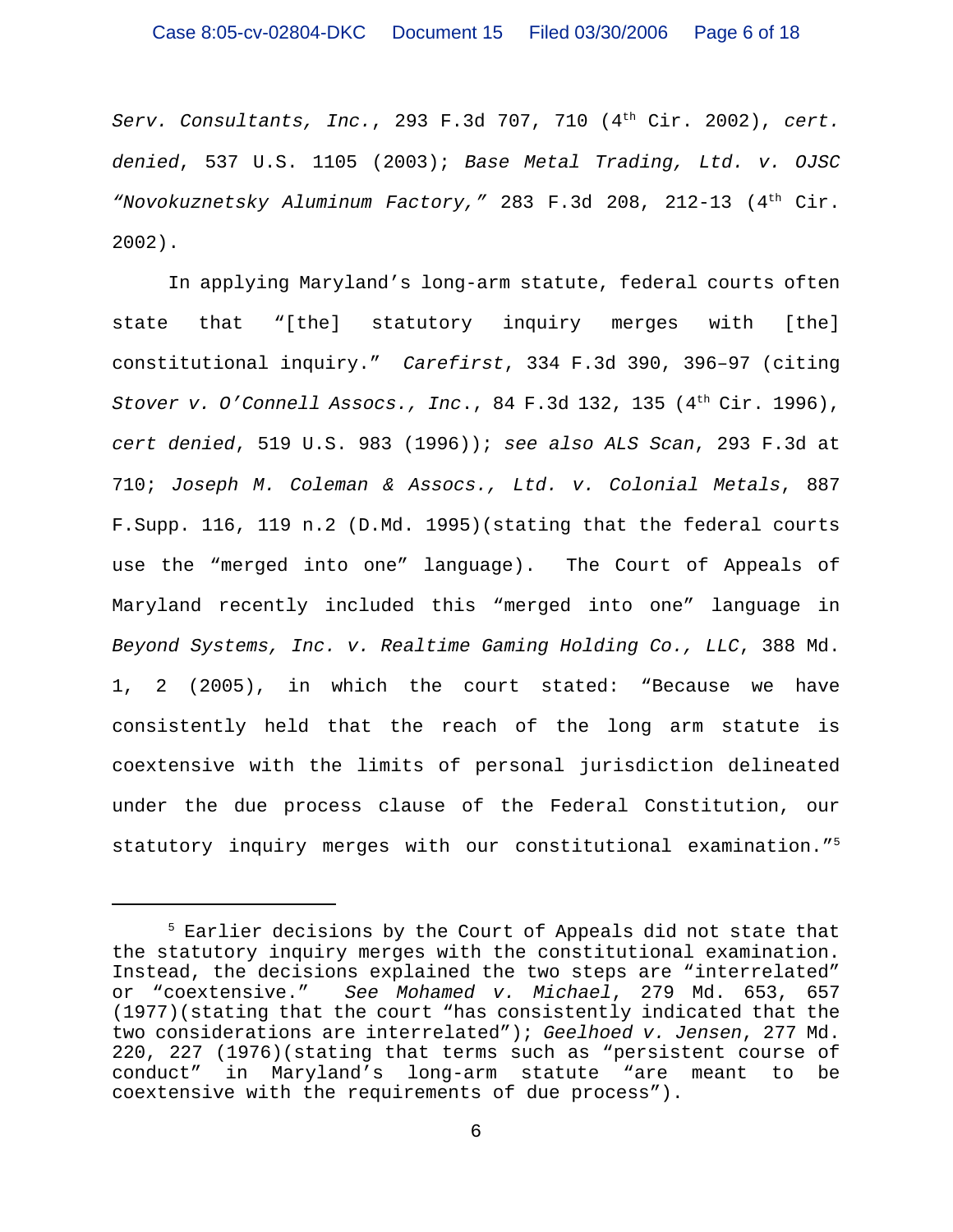# Case 8:05-cv-02804-DKC Document 15 Filed 03/30/2006 Page 7 of 18

Courts that cite this "merged into one" language typically do not discuss the long-arm statute, and instead proceed directly to the constitutional analysis. *See, e.g., Carefirst,* 334 F.3d at 397; *ALS Scan*, 293 F.3d at 711; *Realtime Gaming*, 388 Md. at 22.

The Court of Appeals more recently clarified that analysis under the long-arm statute remains a requirement of the personal jurisdiction analysis. *Mackey v. Compass Mktg, Inc*., \_\_ A.2d \_\_, No. 2006 WL 321962, \*11 n.6 (Md. Feb. 9, 2006)(stating that in *Realtime Gaming*, "[w]e did not, of course, mean . . . that it is now permissible to simply dispense with analysis under the long-arm statute"). Moreover, the Court of Appeals has recognized that there may be cases in which the facts satisfy constitutional due process but do not satisfy Maryland's long-arm statute. *See Krashes v. White*, 275 Md. 549, 559 (1975)("Perhaps fact situations will arise which will be deemed outside the scope of the Maryland 'long arm' statute, although there may be a constitutional basis for jurisdiction over the nonresident defendant."). In *Coleman & Associates*, Chief Judge Motz offered the following insight about the intersection between the long-arm statute and the constitutional inquiry:

> In my view it does not follow from the principle that the General Assembly intended to "expand the exercise of personal jurisdiction to the limits of the due process clause" that the language of the long arm statute should be ignored; rather, a more correct understanding of the first principle is that to the extent that a defendant's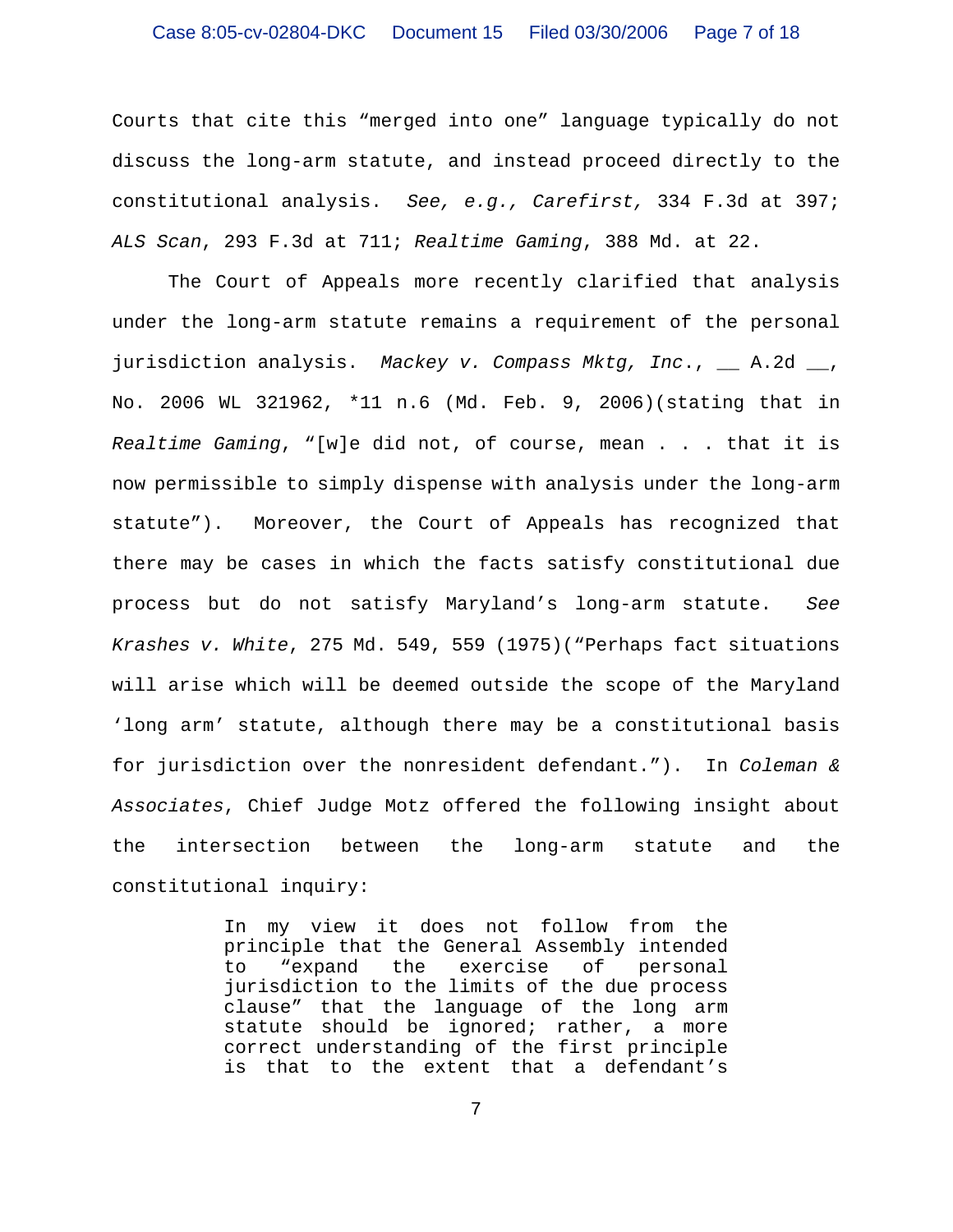activities are covered by the statutory language, the reach of the statute extends to the outermost boundaries of the due process clause.

887 F.Supp. at 118-19 n.2.

It is appropriate, then, to begin with analysis of the longarm statute. Maryland's statute provides in part:

> (b) A court may exercise personal jurisdiction over a person, who directly or by an agent:

> (1) Transacts any business or performs any character of work or service in the State;

> (2) Contracts to supply goods, food, services, or manufactured products in the State;

> (3) Causes tortious injury in the State by an act or omission in the State;

> (4) Causes tortious injury in the State or outside of the State by an act or omission outside the State if he regularly does or solicits business, engages in any other persistent course of conduct in the State or derives substantial revenue from goods, food, services, or manufactured products used or consumed in the State; . . .

Md. Code Ann., Cts. & Jud. Proc., § 6-103. There is a limiting condition in subsection (a): "If jurisdiction over a person is based solely upon this section, he may be sued only on a cause of action arising from any act enumerated in this section." In addition, "[t]he provisions in this section apply to computer information and computer programs in the same manner as they apply to goods and services."  $\S$  6-103(c)(2). Computer information is defined as "information in electronic form which is obtained from or through the use of a computer or which is in a form capable of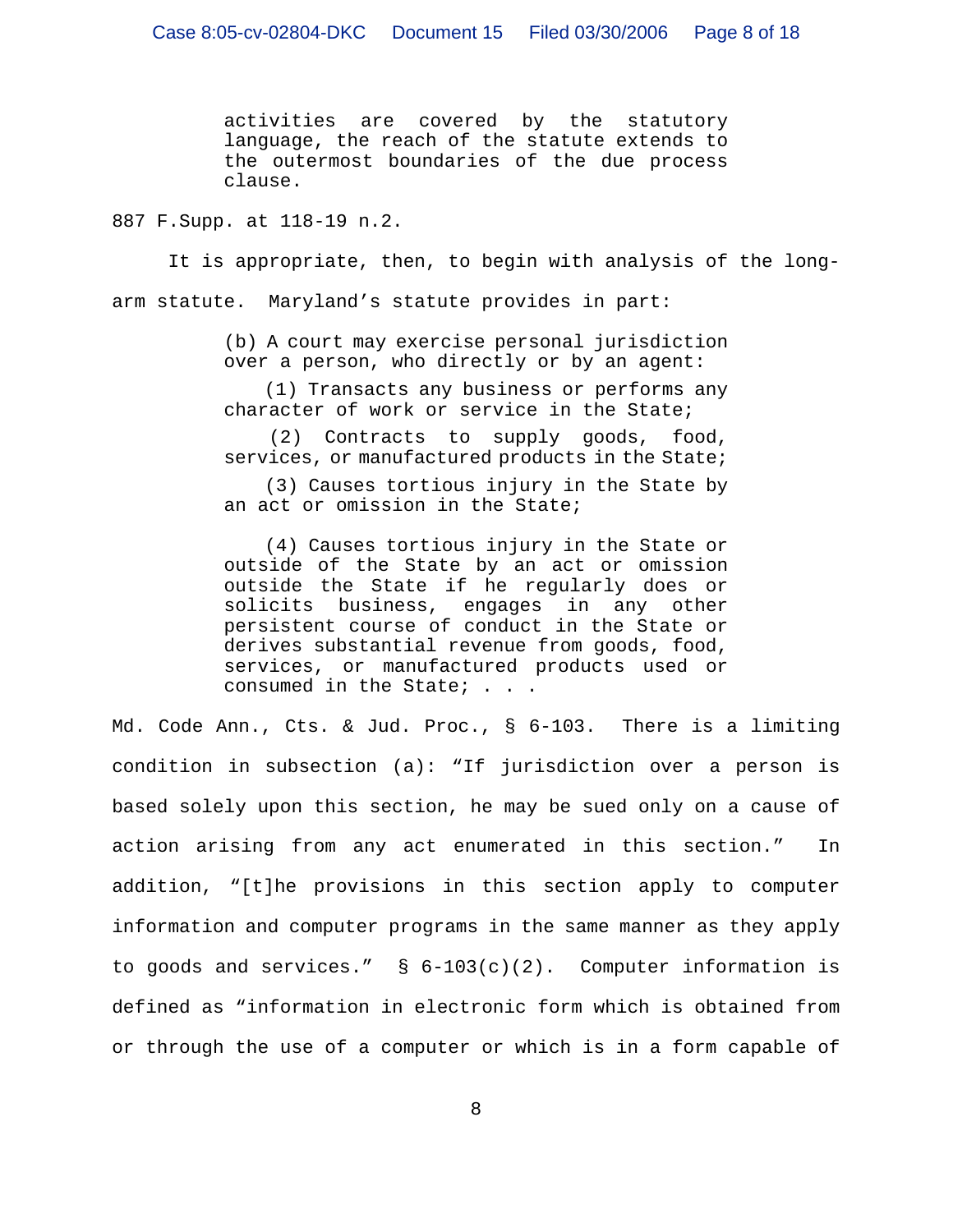being processed by a computer. The term includes a copy of the information and any documentation or packaging associated with the copy." Md. Code Ann., Com. Law, § 22-102(10). Computer program is defined as "a set of statements or instructions to be used directly or indirectly in a computer to bring about a certain result. The term does not include separately identifiable information content." Md. Code Ann., Com. Law, § 22-102(12).

 Plaintiff does not specify which subsection of Maryland's long-arm statute he believes applies to Defendant's contacts.<sup>6</sup> Defendant recites Maryland's long-arm statute and states that general jurisdiction does not exist, however he, too, does not specifically address any subsections until his reply memorandum, where he argues that subsection  $(b)(4)$  is the only section that could apply to Defendant and that his contacts fail to meet the standard in (b)(4).

Defendant's conduct does not satisfy subsection (b)(1). Although this subsection may be applied to tort claims, *see Mohamed v. Michael*, 279 Md. 653 (1977), and it appears arguable that Defendant performed work or service in Maryland in connection with his referee duties, the cause of action does not arise from that work or service. Subsection (b)(2) obviously does not apply

<sup>6</sup> Judge Blake suggested in *Johansson Corp. v. Bowness Constr. Co.*, 304 F.Supp.2d 701, 704 & n.1 (D.Md. 2004), that dismissal might be appropriate if a plaintiff fails to identify a specific Maryland statutory provision authorizing jurisdiction either in the complaint or in an opposition to a motion to dismiss.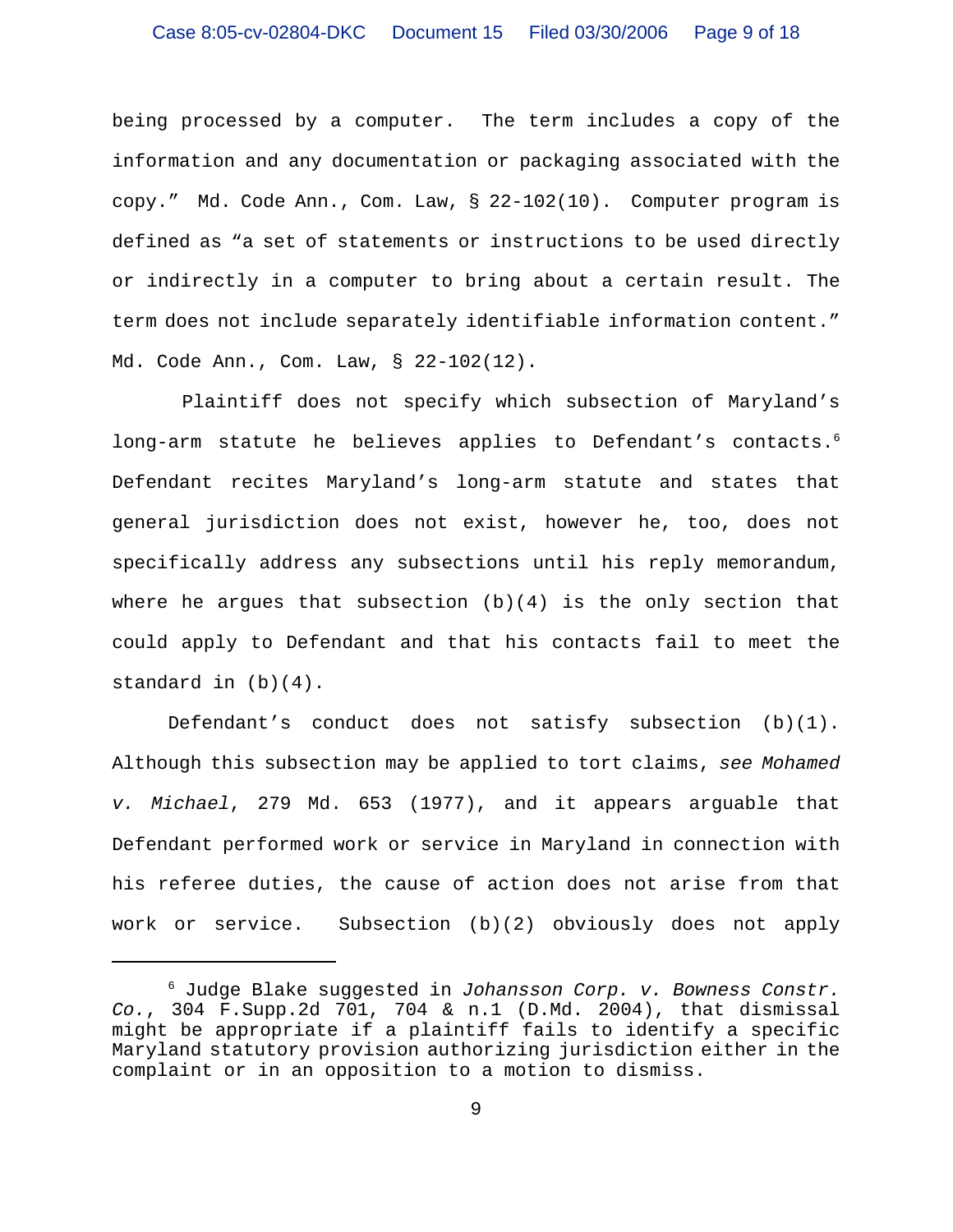inasmuch as no contract is implicated. Subsection (b)(3) also is inapplicable. Courts have held that this subsection requires that both the tortious injury and the tortious act must have occurred in Maryland. *See Layton v. AAMCO Transmissions,* 717 F.Supp. 368, 370 (D.Md. 1989); *Craig v. Gen. Fin. Corp. of Ill.*, 504 F.Supp. 1033, 1037 (D. Md. 1980); *Zinz v. Evans and Mitchell Indus*., 22 Md.App. 126 (1974), *cert. denied*, 272 Md. 751 (1974). Here, there is no evidence that Defendant sent the e-mail in question from Maryland. Plaintiff himself appears to concede that Defendant's conduct took place in New Jersey when he states that "Defendant sat at a computer in New Jersey." (Paper 11, at 10). Because the tortious act did not occur in Maryland, the court does not have jurisdiction pursuant to subsection (b)(3).

Finally, subsection  $(b)(4)$  provides for jurisdiction where the defendant causes a tortious injury in or outside Maryland by an act outside Maryland "if he regularly does or solicits business, engages in any other persistent course of conduct in the State or derives substantial revenue from goods, food, services, or manufactured products used or consumed in the state." § 6-  $103(b)(4)$ . The only portion of subsection  $(b)(4)$  that might apply to the facts presented here is a "persistent course of conduct." Plaintiff's allegations, however, are insufficient to support a *prima facie* finding of "persistent course of conduct." The e-mail,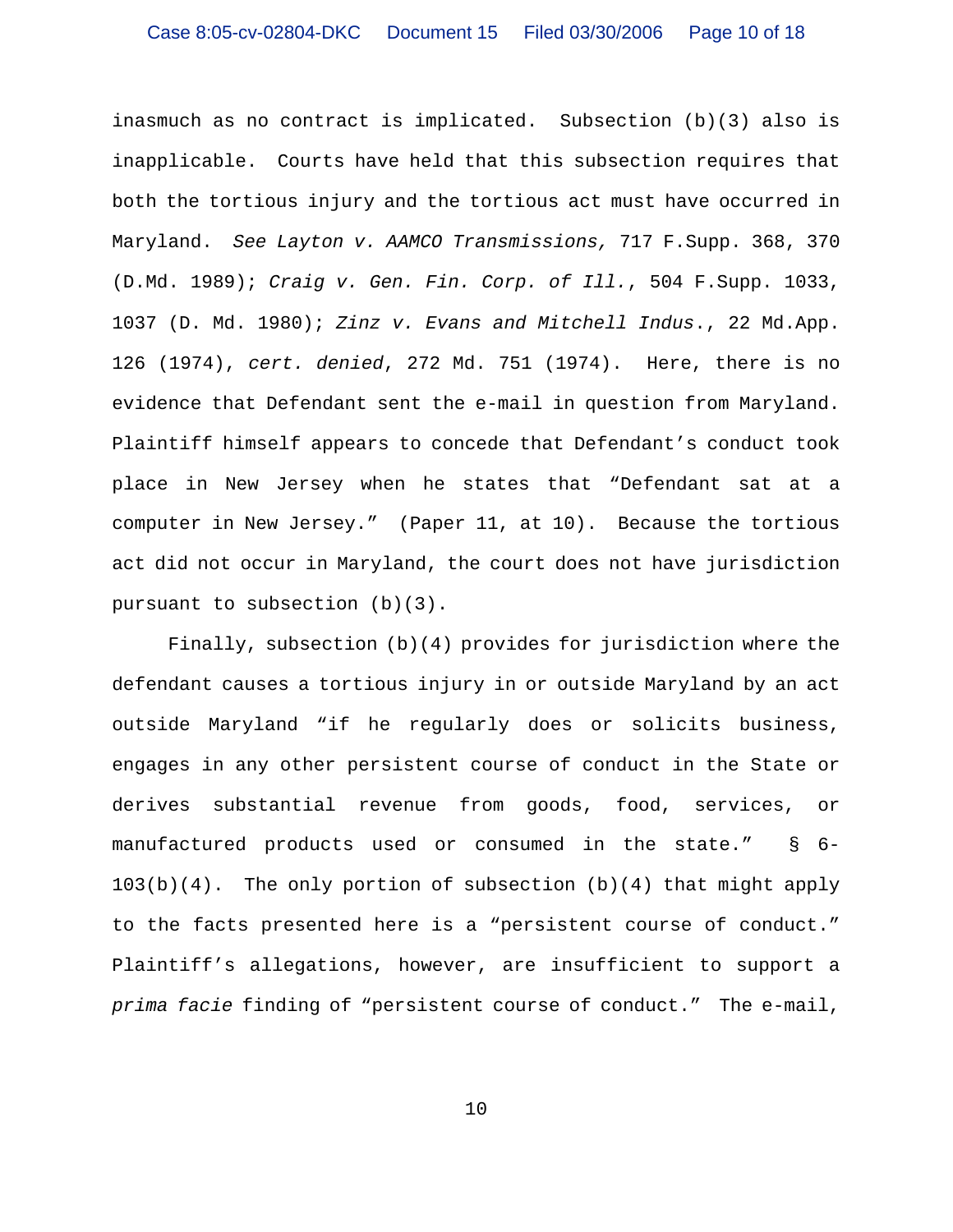standing alone, would not support such a finding.<sup>7</sup> Even if the court considers Defendant's other contacts – participation as a referee in the annual Captain's Cup in Maryland – Defendant's contacts still do not amount to a "persistent course of conduct" in Maryland. *See Camelback Ski Corp. v. Behning*, 307 Md. 270 (1986), *vacated and remanded on other grounds*, 480 U.S. 901 (1987), *opinion on remand*, 312 Md. 330 (1988), *cert. denied*, 488 U.S. 849 (1988) (finding that the defendant's contacts did not constitute a "persistent course of conduct" where the defendant sent a representative on one occasion to Maryland, the defendant's ski resort was listed in a commercial publication distributed in the Washington D.C.-Baltimore area, the defendant had a toll-free

 $7$  Defamation cases cited by Plaintiff involving "single contacts" arose in jurisdictions with different long-arm statutes. *See, e.g., Brown v. Flowers Indus., Inc.*, 688 F.2d 328, 332-33 (1982)(5th Cir. 1982), *cert. denied*, 460 U.S. 1023 (1983), ("The Mississippi long-arm statute, *supra* note 2, provides: 'Any nonresident person ... who shall ... commit a tort in whole or in part in this state against a resident ... of this state ... shall by such act or acts be deemed to be doing business in Mississippi.'") and *Rusack v. Harsha*, 470 F.Supp. 285, 290 (D.C.Pa. 1978)("Plaintiff relies on two sections of the old Pennsylvania Long Arm Statute, 42 Pa.Cons.Stat. § 8301 et seq., as the basis for assertion of personal jurisdiction over defendant under Pennsylvania law, specifically §§ 8303 and 8305. Section 8305 provided: 'Causing harm by individuals: Any nonresident of this Commonwealth who, acting outside of this Commonwealth, individually, under or through a fictitious business name, or through an agent, servant, or employee, shall have caused any harm within this Commonwealth on or after August 30, 1970, shall be subject to service of process in any civil action or proceeding instituted in the courts of this Commonwealth arising out of or by reason of any such conduct.'")(footnote omitted).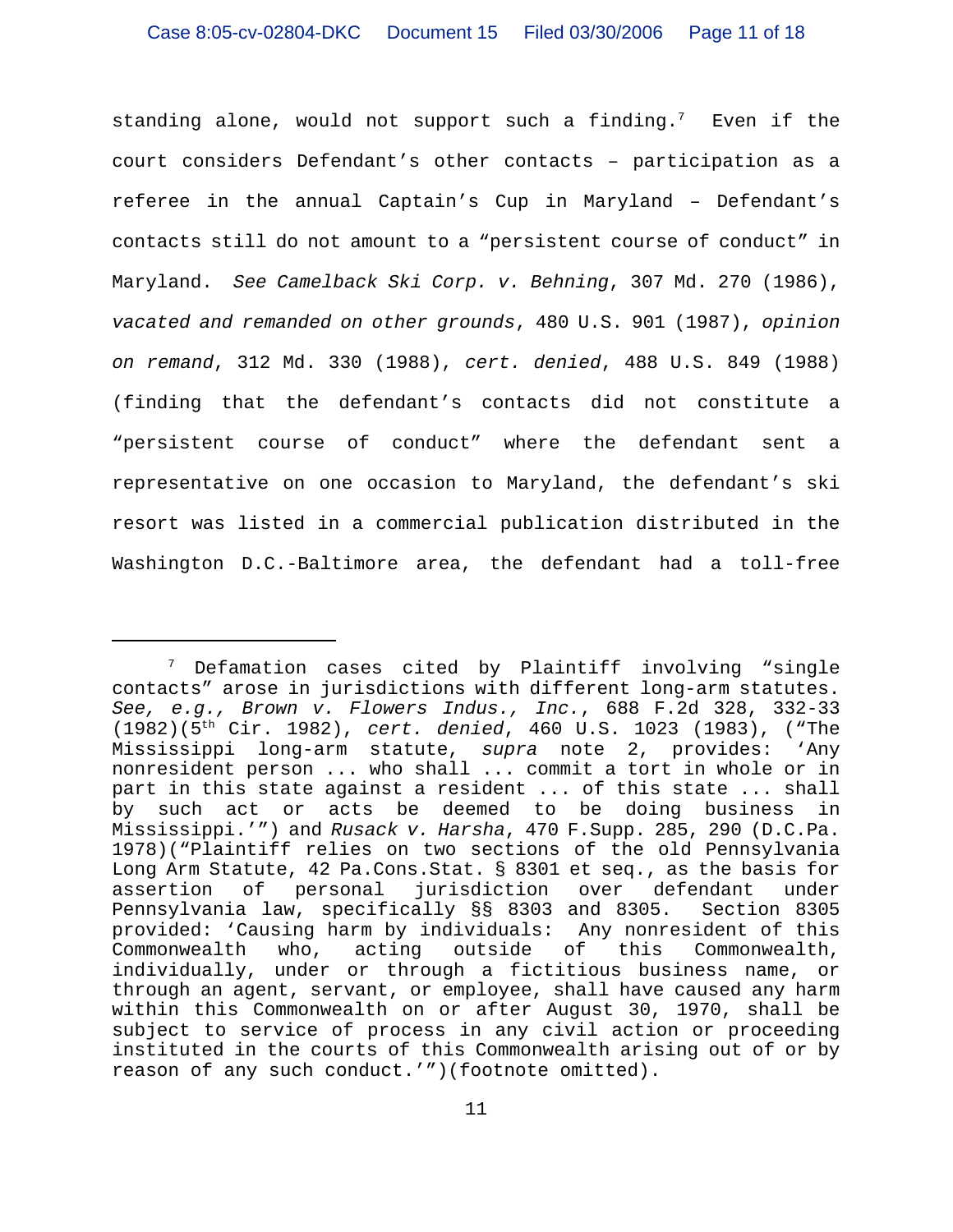number accessible to Marylanders, and the defendant sent brochures to Maryland residents and businesses upon request).

Plaintiff relies heavily on *First American First, Inc. v. National Association of Bank Women*, 802 F.2d 1511 (4th Cir. 1986), a case involving allegedly defamatory letters, to argue that personal jurisdiction exists. In that case, the United States Court of Appeals for the Fourth Circuit found personal jurisdiction existed over a nonresident defendant based on Virginia's long-arm statute, Va. Code §  $8.01-328.1(A)(4)$ , which is similar to Maryland's § 6-103(b)(4).<sup>8</sup> In *First American First*, the defendant, a non-profit organization that fostered career opportunities for women in banking and finance, had more contacts with Virginia than Defendant has in the present case. The defendant had sold copies of its procedural manuals and informational journals to Virginia residents, approximately 1,150 of the defendant's 28,000 members lived in Virginia, and three percent of the total fees it collected were from Virginia members. These contacts appeared to have taken place over a number of years.

Thus, Plaintiff has not alleged facts that satisfy any prong of the Maryland long-arm statute. Even assuming Plaintiff could

<sup>8</sup> Virginia's statute provides for personal jurisdiction over a person who causes "tortious injury in this Commonwealth by an act or omission outside this Commonwealth if he regularly does or solicits business, or engages in any other persistent course of conduct, or derives substantial revenue from goods used or consumed or services rendered, in this Commonwealth . . ." Va. Code Ann. § 8.01-328.1(A)(4).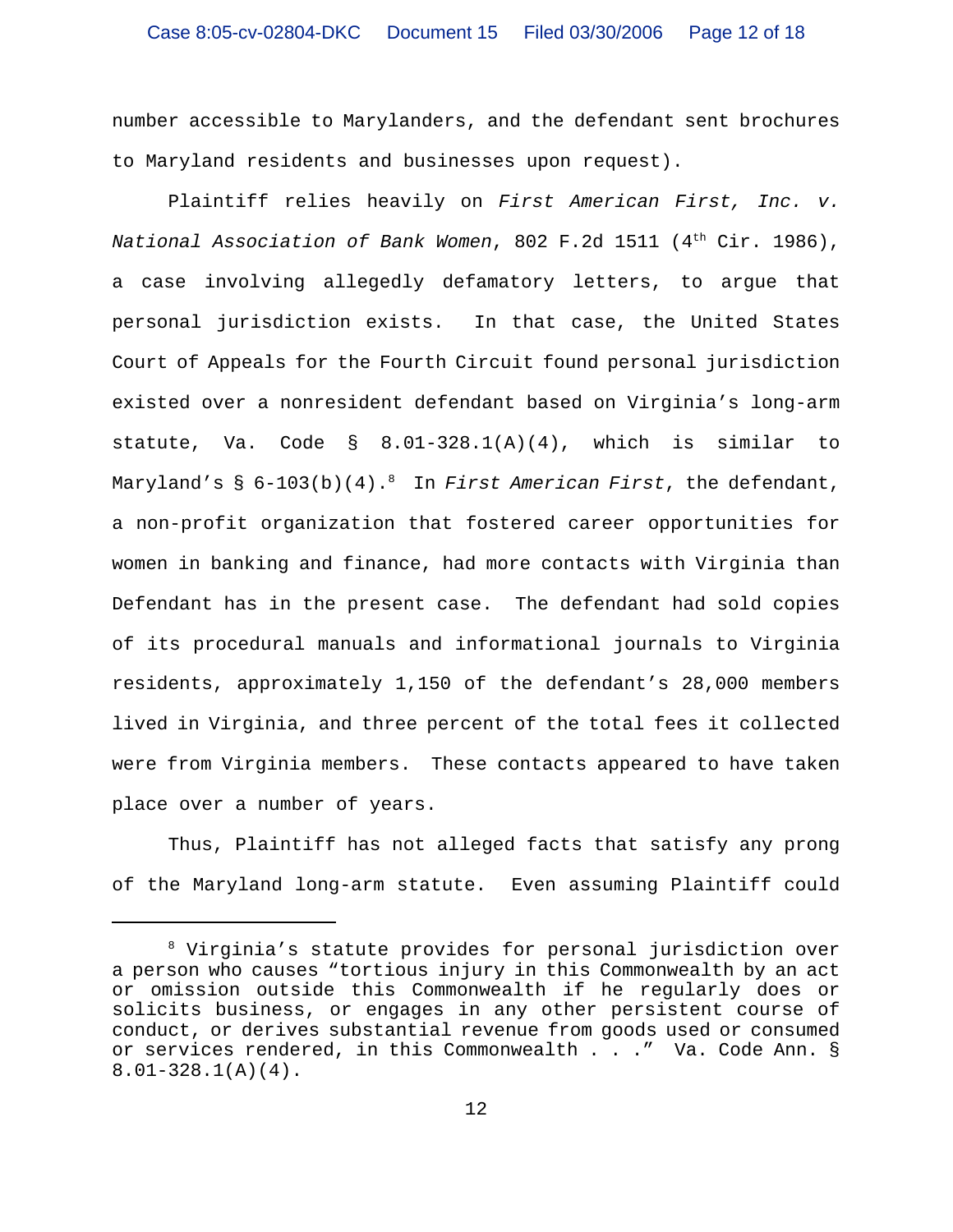satisfy the long-arm statute, the question of whether Defendant's contacts satisfy due process would still remain. It is, at best, doubtful that Defendant's contacts meet that test. The Court of Appeals recently adopted the Fourth Circuit's test for specific personal jurisdiction in cases involving the Internet. "In determining whether specific jurisdiction exists, we consider (1) the extent to which the defendant has purposefully availed itself of the privilege of conducting activities in the State; (2) whether the plaintiffs' claims arise out of those activities directed at the State; and (3) whether the exercise of personal jurisdiction would be constitutionally reasonable." *Realtime Gaming*, 388 Md. at 26 (citing *Carefirst*, 334 F.3d at 397; *ALS Scan*, 293 F.3d at 711- 12; *Helicopteros Nacionales de Colombia, S.A. v. Hall,* 466 U.S. 408, 414 & n.8 (1984)).

In *Carefirst* and *ALS Scan*, the Fourth Circuit noted that the act "of placing information on the Internet is not sufficient by itself to subject that person to personal jurisdiction in each State in which the information is accessed." *Carefirst*, 334 F.3d at 399 (quoting *ALS Scan*, 293 F.3d at 714) (internal quotation marks and brackets omitted). To subject a defendant to personal jurisdiction, the defendant "must have acted with the 'manifest intent' of targeting Marylanders." *Carefirst*, 334 F.3d at 400 (citing *Young v. New Haven Advocate*, 315 F.3d 256, 264 (4th Cir. 2002)).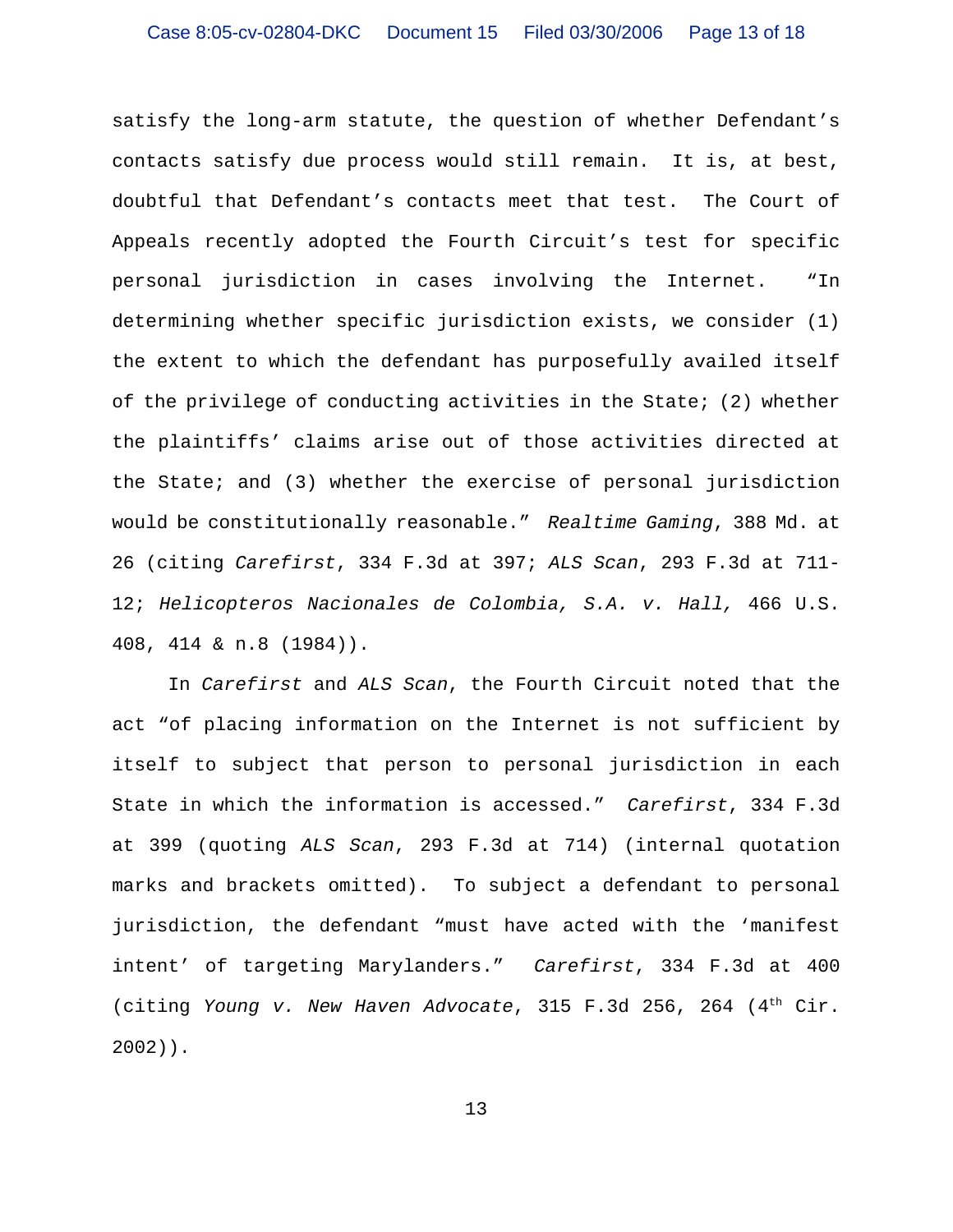Here, much of Defendant's e-mail is focused on Plaintiff's activities at the national and international level. The e-mail's emphasis is on the USAT elections, and there is no evidence that USAT has any connection to Maryland, other than having members in Maryland. Plaintiff himself admits that the e-mail was sent "in order to derail my efforts and the efforts of Mr. Pham in being elected to the USAT Board of Directors." (Paper 11, at ¶ 14). Presumably Defendant could not choose which subscribers to the listserv would receive his message. It was either all or none. On the other hand, three of the individuals who are the subject of Defendant's e-mails - Plaintiff, Mr. Holloway, and Mr. Pham – are from Maryland. The e-mail makes it clear that Defendant knew these men all resided in Maryland and that they are involved in Maryland tae kwon do activities. At least three listserv recipients are from Maryland, or roughly four percent of the listserv membership. Plaintiff has alleged sufficient facts to show that he felt the injury here in Maryland.

Plaintiff relies on *Calder v. Jones*, 465 U.S. 783 (1984), to assert that personal jurisdiction exists in Maryland. In *Calder*, the actress Shirley Jones brought suit in California claiming that a reporter and an editor from the *National Enquirer* had libeled her in an article written and edited in Florida. The Supreme Court held that California had jurisdiction over the reporter and editor, who were Florida residents, because "California [was] the focal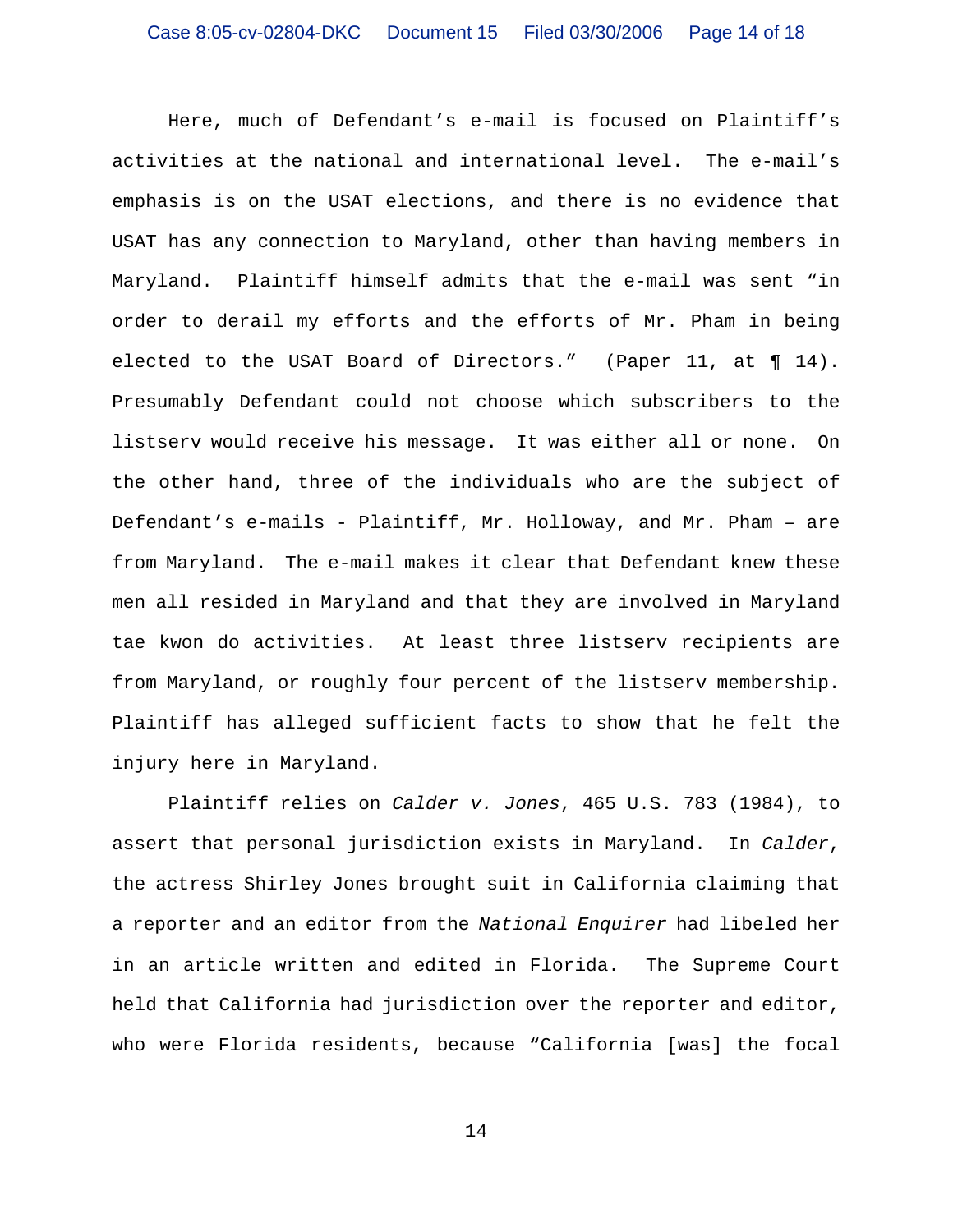point both of the story and of the harm suffered." *Calder*, 465 U.S. at 789.

> [T]heir intentional, and allegedly tortious, actions were expressly aimed at California. Petitioner South wrote and petitioner Calder edited an article that they knew would have a potentially devastating impact upon respondent. And they knew that the brunt of that injury would be felt by respondent in the State in which she lives and works and in which the *National Enquirer* has its largest circulation. Under the circumstances, petitioners must "reasonably anticipate being haled into court there" to answer for the truth of the statements made in their article.

*Id*. at 789-90 (quoting *World-Wide Volkeswagen*, 444 U.S. at 297).9

The facts in this case are distinguishable from *Calder*. The allegedly defamatory article in *Calder* concerned the California activities of the plaintiff and California was the focal point of the article. *Calder*, 465 U.S. at 788-89. In addition, *Calder* involved a defendant who had an ongoing commercial relationship with California residents. Finally, the *National Enquirer*

<sup>9</sup> Subsequently, the Fourth Circuit clarified the *Calder* holding by stating that where the plaintiff feels the effect of the libel is only part of the jurisdictional analysis. The court explained that "[a]lthough the place that the plaintiff feels the alleged injury is plainly relevant to the [jurisdictional] inquiry, it must ultimately be accompanied by the defendant's own [sufficient minimum] contacts with the state if jurisdiction . . . is to be upheld." *Young v. New Haven Advocate*, 315 F.3d 256, 262 (4th Cir. 2002), *cert. denied*, 538 U.S. 1035 (2003), (quoting *ESAB Group, Inc. v Centricut, Inc*., 126 F.3d 617, 625-26 (4th Cir. 1997))(internal quotation marks omitted). To allow a court to find jurisdiction based solely on where the plaintiff feels the effect of the libel "would always make jurisdiction appropriate in a plaintiff's home state, for the plaintiff always feels the impact of the harm there." *ESAB*, 126 F.3d at 626.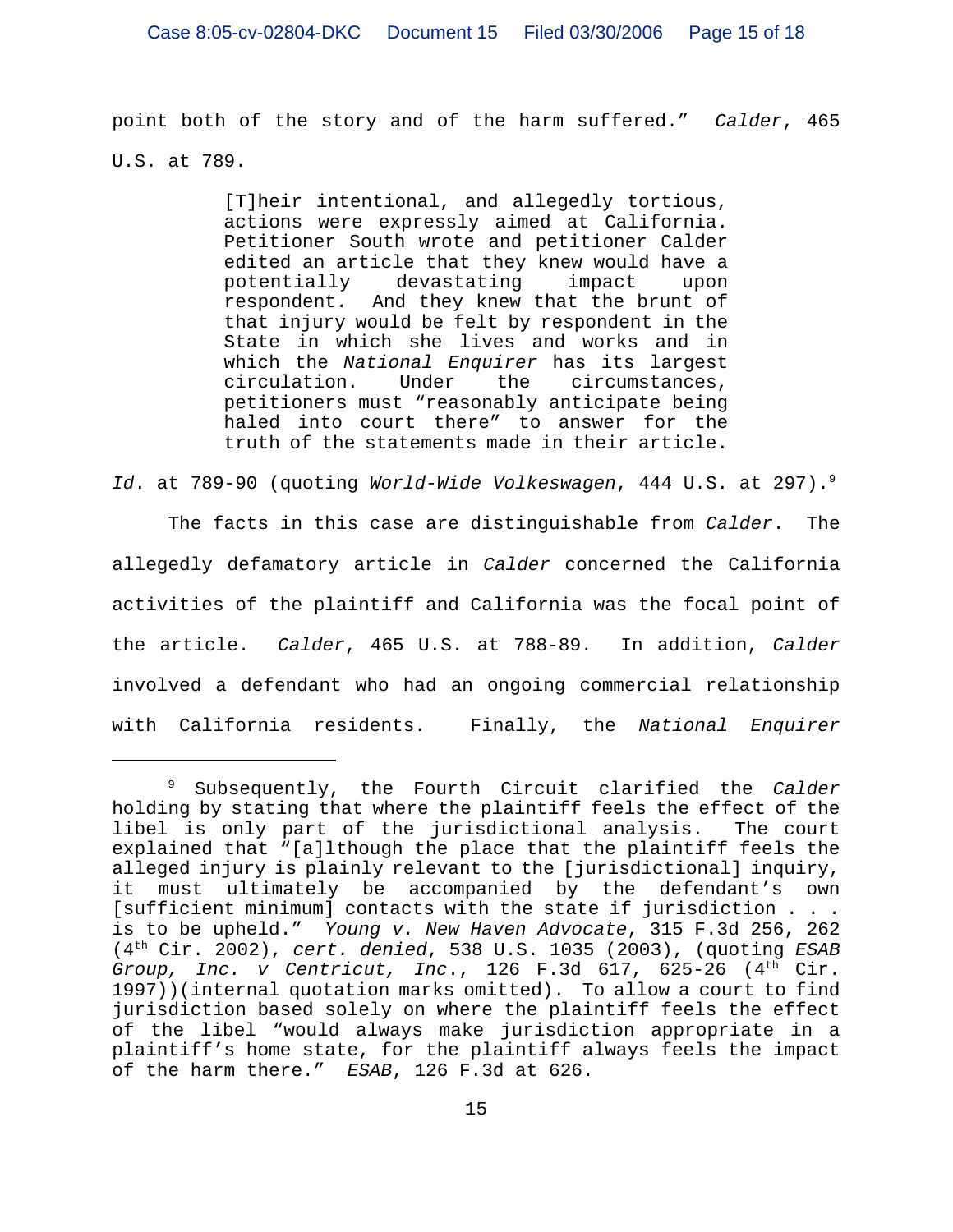circulated more copies in California than in any other state. Here, Defendant is not a commercial actor and a significantly smaller number of recipients on the listserv are from Maryland.

With respect to the constitutional inquiry, Defendant's contacts do not satisfy due process. When the facts present even a close question, "[i]t would not be in the interests of the parties . . . to litigate this case in Maryland, only to have a ruling upholding the assertion of jurisdiction over [Defendant] reversed on appeal." *Coleman & Assocs*., 887 F.Supp. at 120. Accordingly, the court finds that the proper course is either to dismiss this case so that Plaintiff may re-file in a more appropriate jurisdiction, or to transfer this case.

Neither party has suggested that the case should be transferred to New Jersey or another jurisdiction if the court finds that personal jurisdiction over Defendant is lacking. Defendant states that if the court grants his motion to dismiss, Plaintiff could re-file his lawsuit in New Jersey, where Defendant resides. (Paper 12, at 7). Because Plaintiff has not addressed the issue of transfer in his papers, Plaintiff will have until April 17, 2006, to file a motion seeking transfer. Defendant will have an opportunity to respond. If no motion is filed within the appointed time, the case will be dismissed.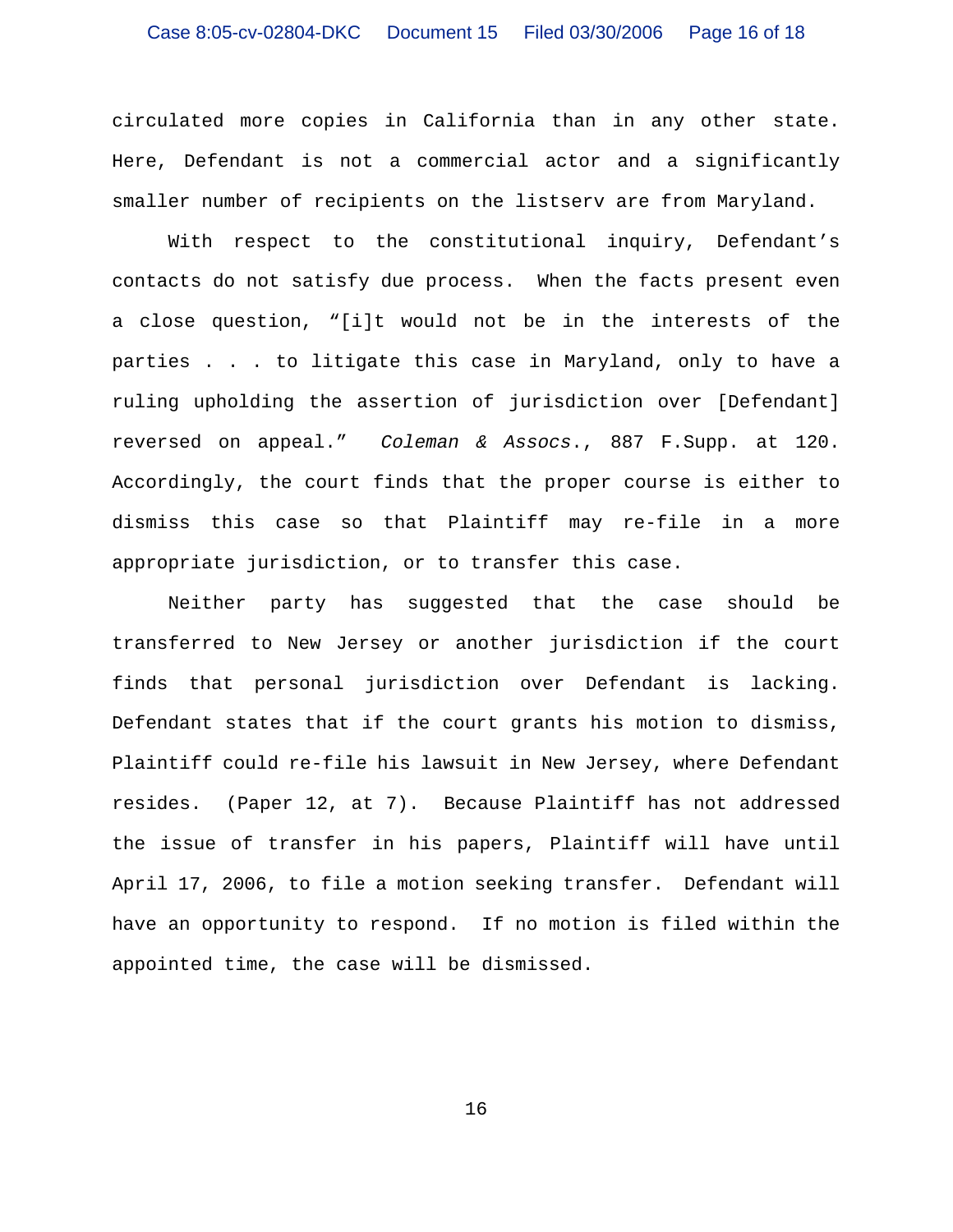## **IV. Motion for Leave to File Surreply**

Plaintiff has filed a motion for leave to file a surreply. Surreply memoranda are not permitted unless otherwise ordered by the court, pursuant to Local Rule 105.2(a). "Surreplies may be permitted when the moving party would be unable to contest matters presented to the court for the first time in the opposing party's reply." *Khoury v. Meserve*, 268 F.Supp.2d 600, 605 (D.Md. 2003), aff'd, 85 Fed.Appx. 960 (4<sup>th</sup> Cir. 2004).

Although Plaintiff claims in his motion that he seeks to file a "surreply," Plaintiff's proposed surreply does not attempt to address matters presented for the first time in Defendant's reply. Rather, Plaintiff seeks to bring the court's attention to a recent case decided by the Court of Special Appeals of Maryland, and to make additional arguments that personal jurisdiction exists. To the extent that Plaintiff seeks to re-open briefing on the personal jurisdiction argument, Plaintiff's motion is denied. Plaintiff also wishes to bring the court's attention, *MaryCLE, LLC v. First Choice Internet, Inc*., 166 Md.App. 481 (2006). The court is aware of the case, although it provides little support for Plaintiff's argument.

### **V. Conclusion**

For the foregoing reasons, the court finds that it does not have personal jurisdiction over Defendant. Plaintiff a period of time within which to file a motion concerning transfer. If no